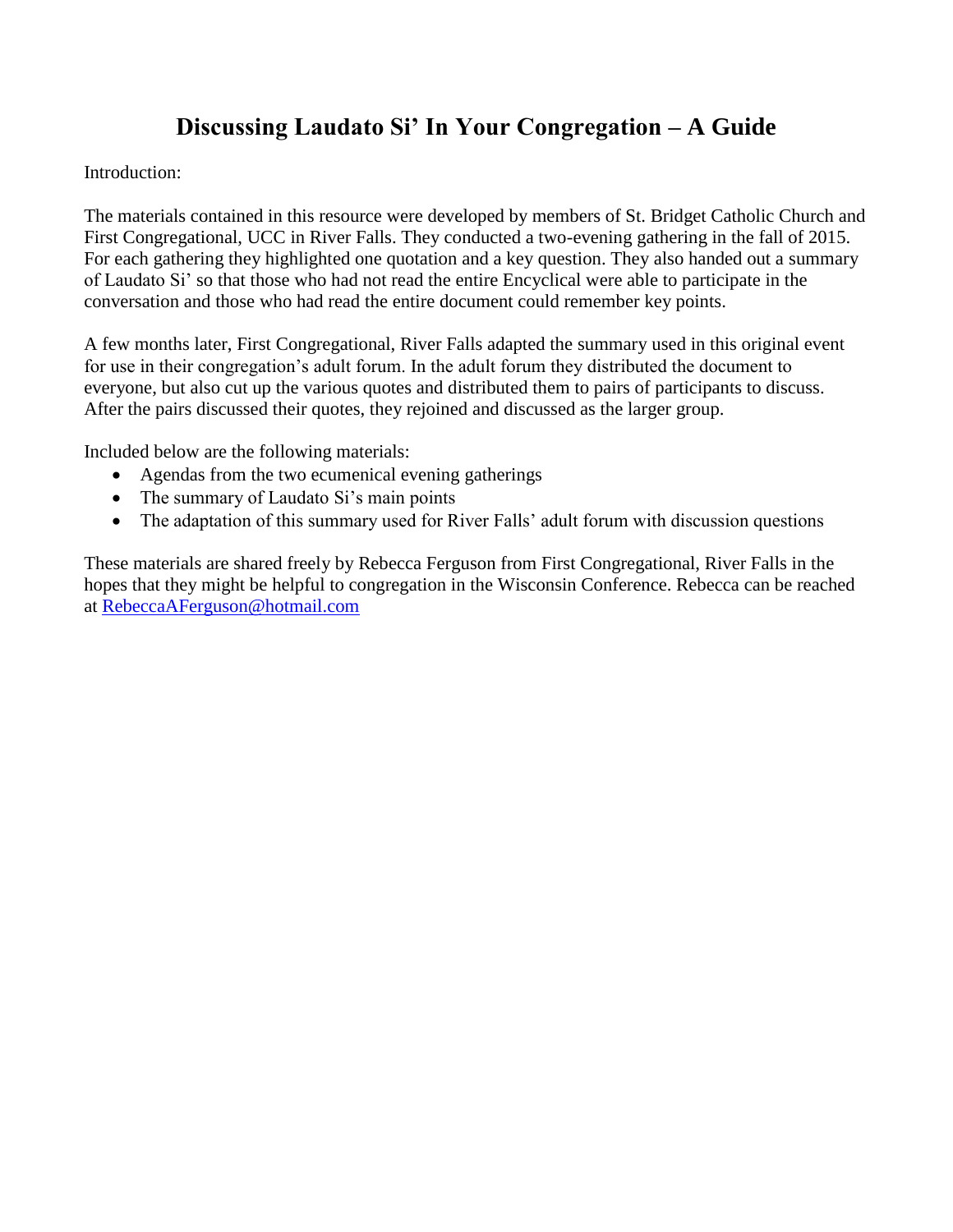## **Conversations about**  *Laudato Si': On Care for Our Common Home* **St. Bridget Catholic Church & First Congregational United Church of Christ**

# **Agenda for October 27, 2015**

**^^^^^^^^^^^^^^^^^^^^^^^^^^^^^^^^^^^^^^^^^^^^^^^^^^^^^^^^^^^^^^^**

**Evening's Theme: What does this Encyclical say to us as people of faith? ^^^^^^^^^^^^^^^^^^^^^^^^^^^^^^^^^^^^^^^^^^^^^^^^^^^^^^^^^^^^^^^**

**6:00 pm to 6:45 pm—***Gathering.**Dinner will be served at small tables.*

**6:45 pm to 7:20 pm***.—Small Group Discussions at tables. Facilitators: Tom Westerhaus, Rebecca Ferguson, Dave Ostendorf*

**7:30 pm to 8:00 pm.** *Large Group Discussion in circle. Facilitator: Dave Ostendorf*

**8:00 pm to 8:15 pm**—*Closing*

**^^^^^^^^^^^^^^^^^^^^^^^^^^^^^^^^^^^^^^^^^^^^^^^^^^^^^^^^^^^^^^^ Theme for Meeting of November 3, 2015, to be held at St. Bridget: What are the implications of this Encyclical for us, our congregations, and our community? ^^^^^^^^^^^^^^^^^^^^^^^^^^^^^^^^^^^^^^^^^^^^^^^^^^^^^^^^^^^^^^^**

### **Our Key Text from the Encyclical**

The majority of people living on our planet profess to be believers. This should spur religions to dialogue among themselves for the sake of protecting nature, defending the poor, and building networks of respect and fraternity. . . . The gravity of the ecological crisis demands that we all look to the common good, embarking on a path of dialogue which demands patience, self-discipline and generosity, always keeping in mind that "realities are greater than ideas<sup>"143</sup>

> (Quotation is from the first and last sentences of paragraph 201 of Chapter Five. The final phrase is taken from the Pope's own *Evangelii Gaudium* of 2013)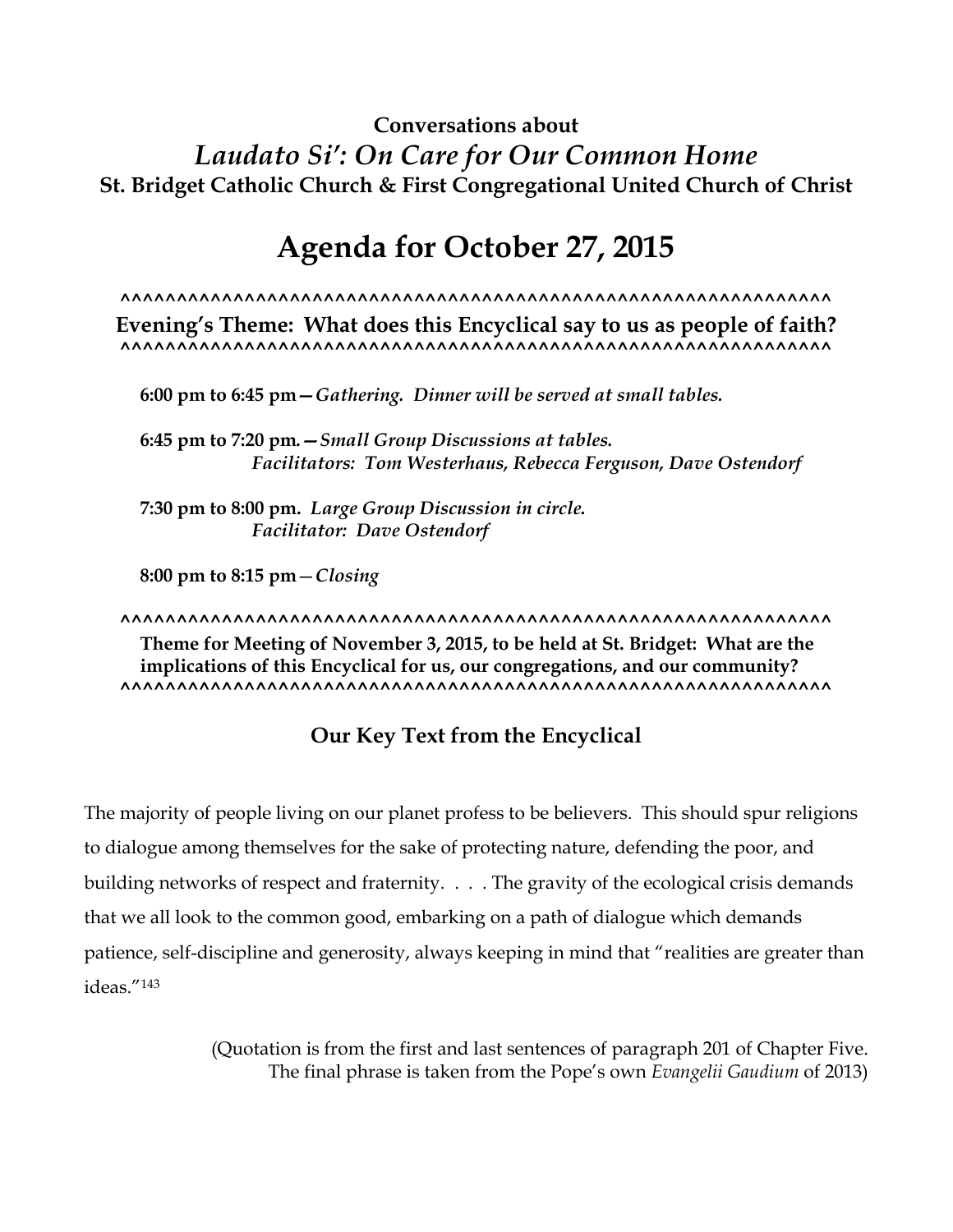**Second Conversation about**  *Laudato Si': On Care for Our Common Home* **St. Bridget Catholic Church & First Congregational United Church of Christ**

# **Agenda for November 3, 2015**

*Facilitators: Tom Westerhaus, Rebecca Ferguson, Dave Ostendorf*

\*\*\*\*\*\*\*\*\*\*\*\*\*\*\*\*\*\*\*\*\*\*\*\*\*\*\*\*\*\*\*\*\*\*\*\*\*\*\*\*\*\*\*\*\*\*\*\*\*\*\*\*\*\*\*\*\*\*\*\*\*\*\*\*\*\*\*\*\*\*\*\*\*\*\*\*\*\*\*\*\*\*\*\*\*\*\*\*\*\*\*

### *What are the implications of this Encyclical for us, our congregations, and our community? What does this Encyclical challenge us to do?*

\*\*\*\*\*\*\*\*\*\*\*\*\*\*\*\*\*\*\*\*\*\*\*\*\*\*\*\*\*\*\*\*\*\*\*\*\*\*\*\*\*\*\*\*\*\*\*\*\*\*\*\*\*\*\*\*\*\*\*\*\*\*\*\*\*\*\*\*\*\*\*\*\*\*\*\*\*\*\*\*\*\*\*\*\*\*\*\*\*\*\*

6:00 pm to 6:45 pm—*Gathering. Dinner at small tables.*

*Discussion Topic: What are we already doing—as individuals, in our homes, in River Falls?*

6:45 pm to 7:00 pm*.—Sharing from Small Group Discussions* 

*Discussion Reports: What have you heard at your tables that could be grown?*

7:00 pm to 8:00 pm.—*Large Group Discussion in circle.*

*What might we do together?* or *How might we be together in this? How can we be/come energy generators for ideas? What prevents us from doing more? Who else should we be talking with? Who else would care? How do we invite in the next generations?*

8:00 pm to 8:15 pm—*Closing*

# **\*\*\*\*\*\*\*\*\*\*\*\*\*\*\*\*\*\*\*\*\*\*\*\*\*\*\*\*\*\*\*\*\*\*\*\*\*\*\*\*\*\*\*\*\*\*\*\*\*\*\*\*\*\*\*\*\*\*\*\*\*\*\*\*\*\*\*\*\*\*\*\*\*\*\*\*\*\***

### **Our Key Text from the Encyclical**

The majority of people living on our planet profess to be believers. This should spur religions to dialogue among themselves for the sake of protecting nature, defending the poor, and building networks of respect and fraternity. . . . The gravity of the ecological crisis demands that we all look to the common good, embarking on a path of dialogue which demands patience, self-discipline and generosity, always keeping in mind that "realities are greater than ideas."<sup>143</sup>

> (Quotation is from the first and last sentences of paragraph 201 of Chapter Five. The final phrase is taken from the Pope's own *Evangelii Gaudium* of 2013)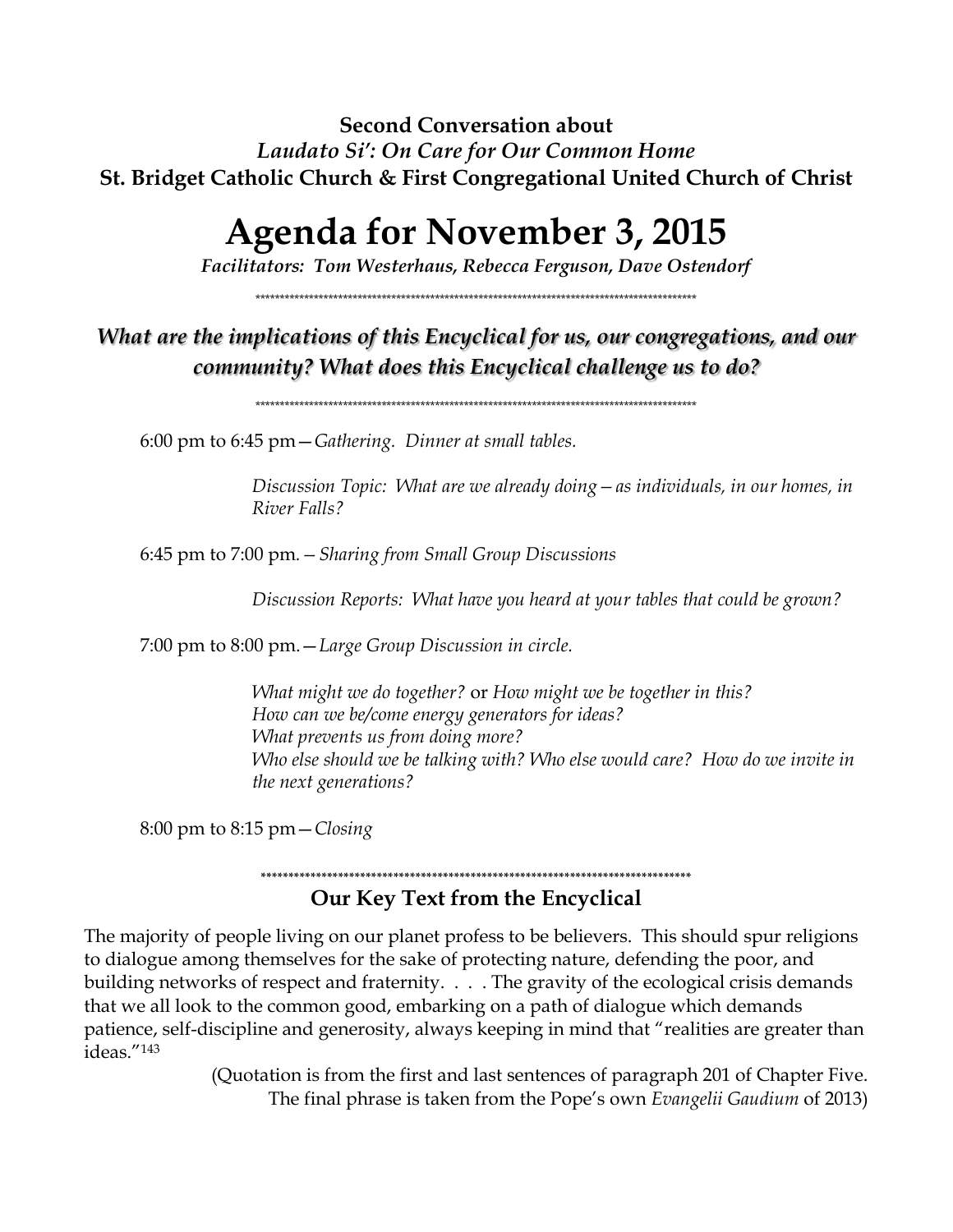# **Summary Revised – Used for Ecumenical Discussion**

### **Laudato Si': On Care for Our Common Home Encyclical Letter of the Holy Father Francis 2015**

#### **Introductory Materials**

St. Francis "shows us just how inseparable the bond is between concern for nature, justice for the poor, commitment to society, and interior peace." (10) "Francis helps us see that an integral ecology . . . take[s] us to the heart of what it is to be human." (11) "Rather than a problem to be solved, the world is a joyful mystery to be contemplated with gladness and praise." (12) Questions: What does it mean to you to think of the world as a "joyful mystery"? What for you is at the "heart of what it is to be human"?

Pope Francis refers to the Ecumenical Patriarch Bartholomew who "asks us to replace consumption with sacrifice, greed with generosity, wastefulness with a spirit of sharing, an asceticism which 'entails learning to give, and not simply to give up.'" (9)

Questions: What makes you feel like giving up? Where in your own life have you found ways to choose "learning to give?"

#### **Chapter One: What is Happening to Our Common Home**

In this chapter, Pope Francis discusses the problems with the "rapidification" of life and work, and "the throwaway culture."

Question: In what ways have you and your family been affected by these two social phenomena? What have you been able to do to limit their effects?

The Pope also discusses the damage caused to the earth by "great concentration of greenhouse gases," "intensive use of fossil fuels," "deforestation," "the depletion of natural resources," "loss of biodiversity," and climate change, whose "worst impact will be felt by developing countries . . . [and] many of the poor."

Question: Why is the impact of climate change disproportionately felt by the poor?

Pope Francis italicizes this: "Yet *access to safe drinkable water is a basic and universal human right, since it is essential to human survival and, as such, is a condition for the exercise of other human rights.*  Our world has a grave social debt toward the poor who lack access to drinking water, because *they are denied the right to a life consistent with their inalienable dignity."* (30)

Question: How can we support the poor's right to water (and food and security)?

"Today, however, we have to realize that a true ecological approach *always* becomes a social approach; it must integrate questions of justice in debates on the environment, so as to hear *both the cry of the earth and the cry of the poor."* (49)

#### **Chapter Two: The Gospel of Creation**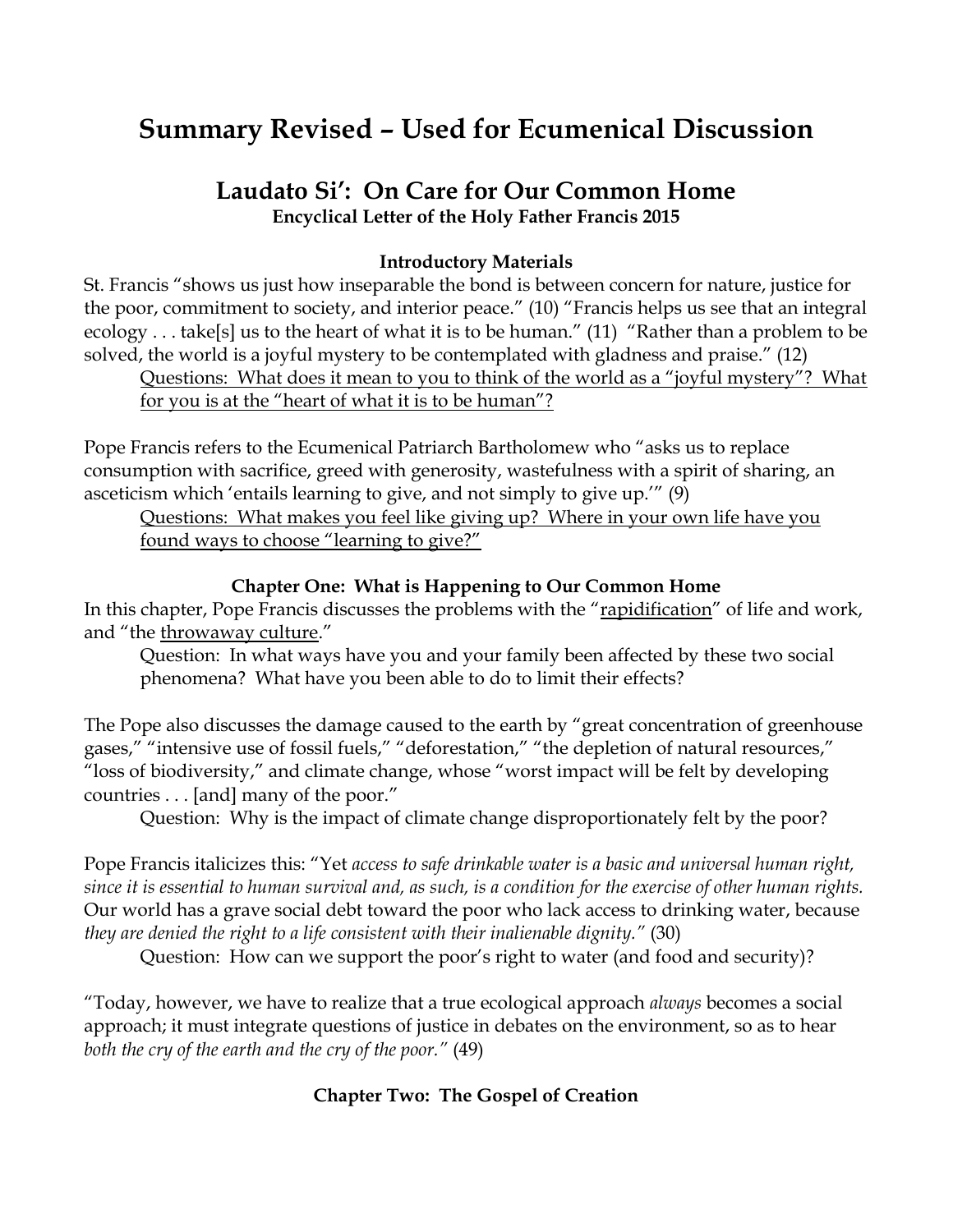"The German bishops have taught that, where other creatures are concerned, 'we can speak of the priority of *being* over that of *being useful."* (69)

Question: How does that make sense to you in your life?

"Everything is interconnected, and that genuine care for our own lives and our relationships with nature is inseparable from fraternity, justice and faithfulness to others." and "Disregard for the duty to cultivate and maintain a proper relationship with my neighbor, for whose care and custody I am responsible, ruins my relationship with my own self, with others, with God and with the earth." (70)

Question: How have you understood this in your life and world?

#### **Chapter Three: The Human Roots of the Ecological Crisis**

Pope Francis believes that we must "focus on the dominant technocratic paradigm. . . . . [which] exalts the concept of a subject who, using logical and rational procedures, progressively approaches and gains control over an external object." (101 and 106) "Technological products are not neutral . . . . Decisions which may seem purely instrumental are in reality decisions about the kind of society we want to build." (107)

Question: How do you know this, as a "subject" and as an "object"?

"There can be no renewal of our relationship with nature without a renewal of humanity itself. There can be no ecology with an adequate anthropology. . . . . Human beings cannot be expected to feel responsibility for the world unless, at the same time, their unique capacities of knowledge, will, freedom and responsibility are recognized and valued." (118)

Question: What needs renewing in your life and community?

### **Chapter Four: Integral Ecology**

"Everything is closely interrelated, and today's problems call for a vision capable of taking into account every aspect of the global crisis." (117)

"Doomsday predictions can no longer be met with irony or disdain. We may well be leaving to coming generations debris, desolation and filth. . . . We need to reflect on our accountability before those who will have to endure the dire consequences." (161) Question: Who are the particular people(s) to whom you and all of us are accountable?

### **Chapter Five: Lines of Approach and Action**

"Interdependence obliges us to think of *one world with a common plan."* (164) Question: What will have to change to make this happen?

"The same mindset which stands in the way of making radical decisions to reverse the trend of global warming also stands in the way of achieving the goal of eliminating poverty." (175) Question: How would you describe that mindset?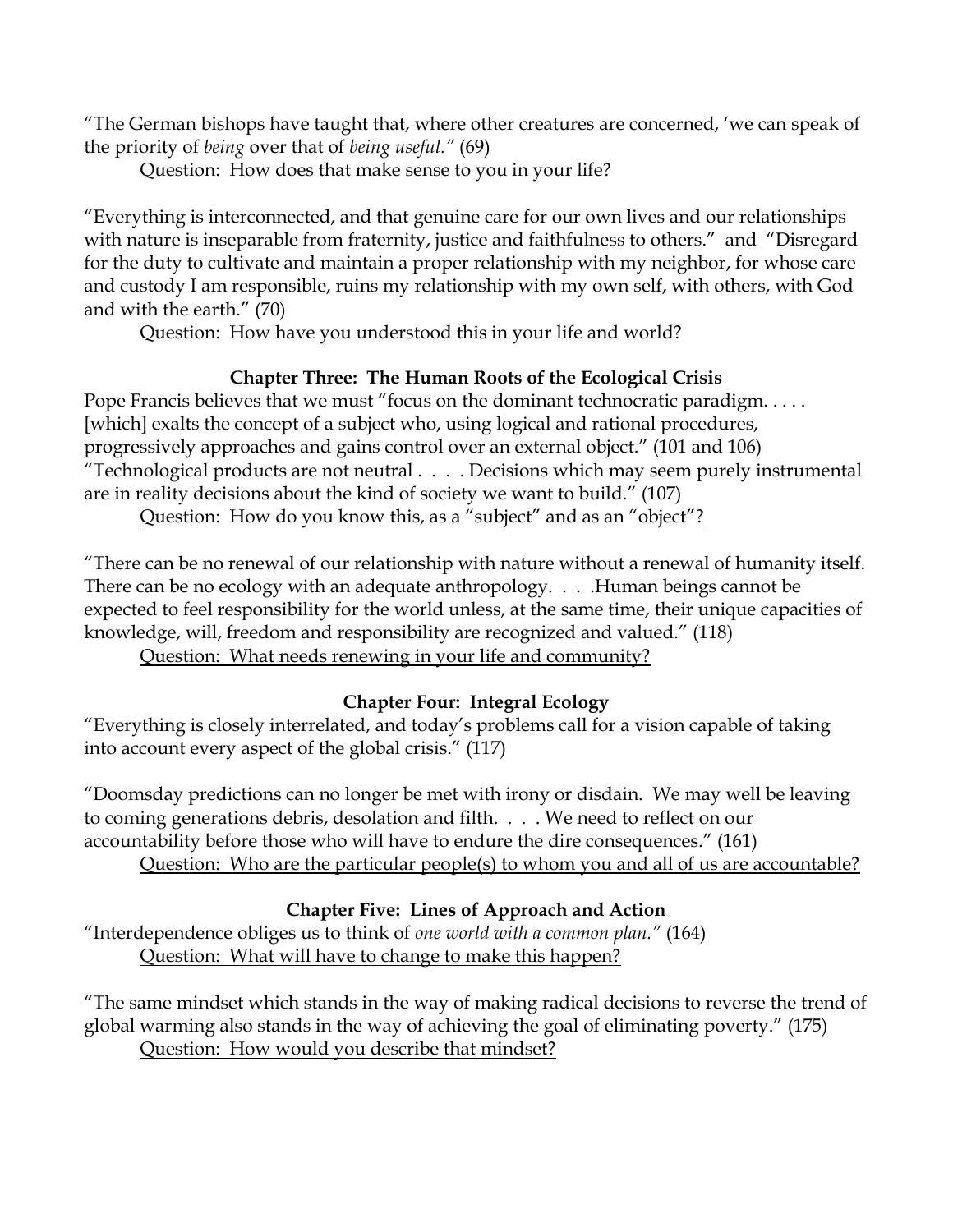"Thus we forget that 'time is greater than space,'  $130$  that we are always more effective when we generate processes rather than holding on to positions of power." (178) Question: Can you recognize this in your life and community?

"Let us keep in mind the principle of subsidiarity, which grants freedom to develop the capabilities present at every level of society, while also demanding a greater sense of responsibility for the common good from those who wield greater power." (196) Question: How does this principle inform—or not inform—our decisions?

### **Chapter Six: Ecological Education and Spirituality**

Pope Francis speaks about "compulsive consumerism."

Question: What does this phrase mean to you? Do you see it in your neighbors? In yourself?

"There is a nobility in the duty to care for creation through little daily actions, and it is wonderful how education can bring about real changes in lifestyle." (211) Question: Do you recognize this in your own life?

Pope Francis says that some Christians "need an 'ecological conversion,' whereby the effects of their encounter with Jesus Christ become evident in their relationship with the world around them. Living our vocation to be protectors of God's handiwork is essential to a life of virtue; it is not an optional or a secondary aspect of our Christian experience." (217)

Question: Do you agree?

*"All it takes is one good person to restore hope!" (71)*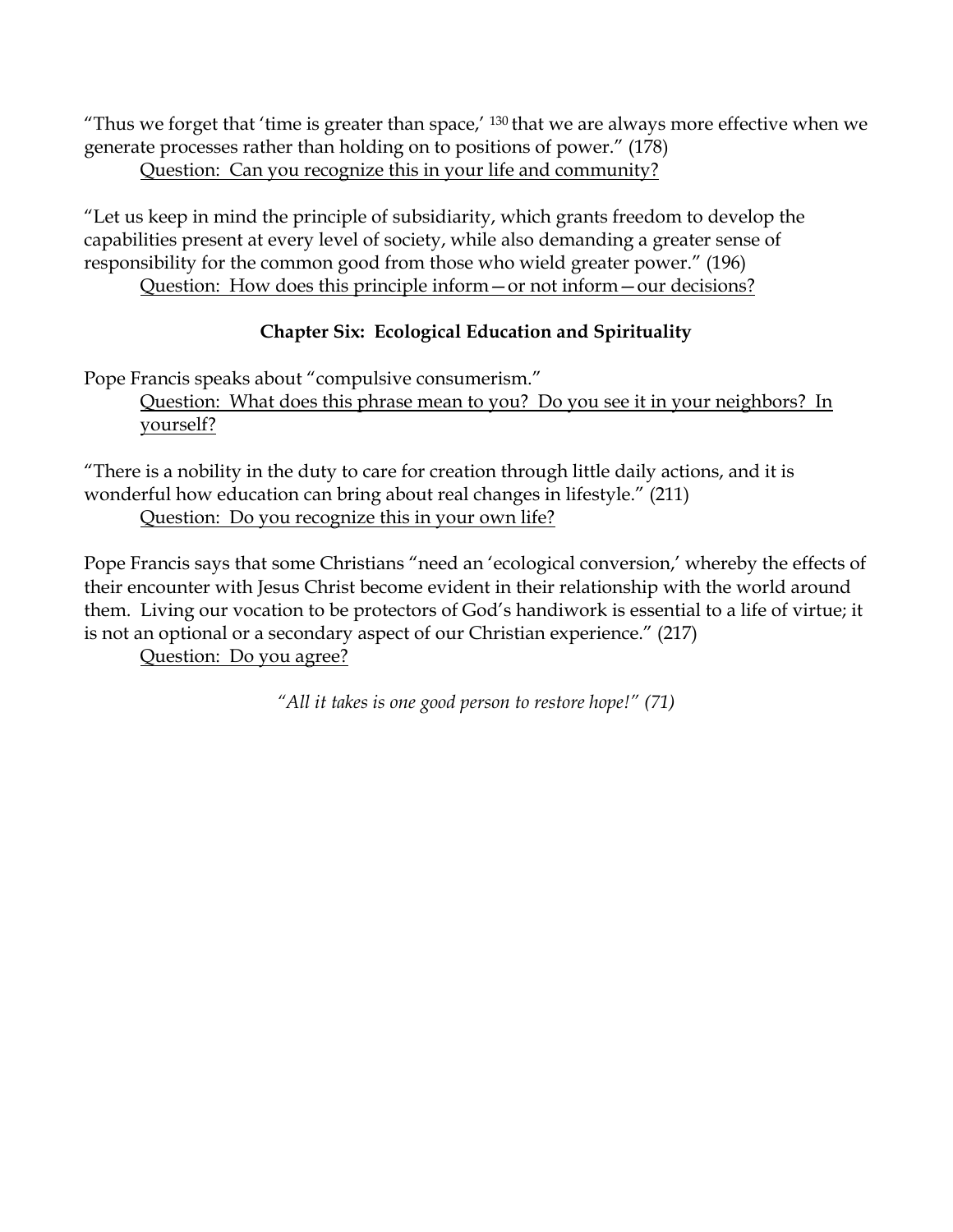# **Adapted Document Used by First Congregational's Adult Forum**

### **Laudato Si': On Care for Our Common Home Encyclical Letter of the Holy Father Francis 2015**

#### **Introductory Materials**

St. Francis "shows us just how inseparable the bond is between concern for nature, justice for the poor, commitment to society, and interior peace." (10) "Francis helps us see that an integral ecology . . . take[s] us to the heart of what it is to be human." (11) "Rather than a problem to be solved, the world is a joyful mystery to be contemplated with gladness and praise." (12)

Questions: What does it mean to you to think of the world as a "joyful mystery"? What for you is at the "heart of what it is to be human"?

Pope Francis refers to the Ecumenical Patriarch Bartholomew who "asks us to replace consumption with sacrifice, greed with generosity, wastefulness with a spirit of sharing, an asceticism which 'entails learning to give, and not simply to give up.'" (9)

Questions: What makes you feel like giving up? Where in your own life have you found ways to choose "learning to give" instead?

#### **Chapter One: What is Happening to Our Common Home**

Pope Francis discusses the "rapidification" of life and work, and "the throwaway culture." Question: In what ways have you and your family been affected by these two social phenomena? What have you been able to do to limit their effects?

The Pope also discusses the damage caused to the earth by "great concentration of greenhouse gases," "intensive use of fossil fuels," "deforestation," "the depletion of natural resources," "loss of biodiversity," and climate change, whose "worst impact will be felt by developing countries . . . [and] many of the poor."

Question: Why is the impact of climate change disproportionately felt by the poor?

Pope Francis italicizes this: "Yet *access to safe drinkable water is a basic and universal human right, since it is essential to human survival and, as such, is a condition for the exercise of other human rights.*  Our world has a grave social debt toward the poor who lack access to drinking water, because *they are denied the right to a life consistent with their inalienable dignity."* (30)

Question: How can we support the poor's right to water (and food and security)?

#### **Chapter Two: The Gospel of Creation**

"The German bishops have taught that, where other creatures are concerned, 'we can speak of the priority of *being* over that of *being useful."* (69)

Question: How does that make sense to you in your life?

"Everything is interconnected, and that genuine care for our own lives and our relationships with nature is inseparable from fraternity, justice and faithfulness to others." and "Disregard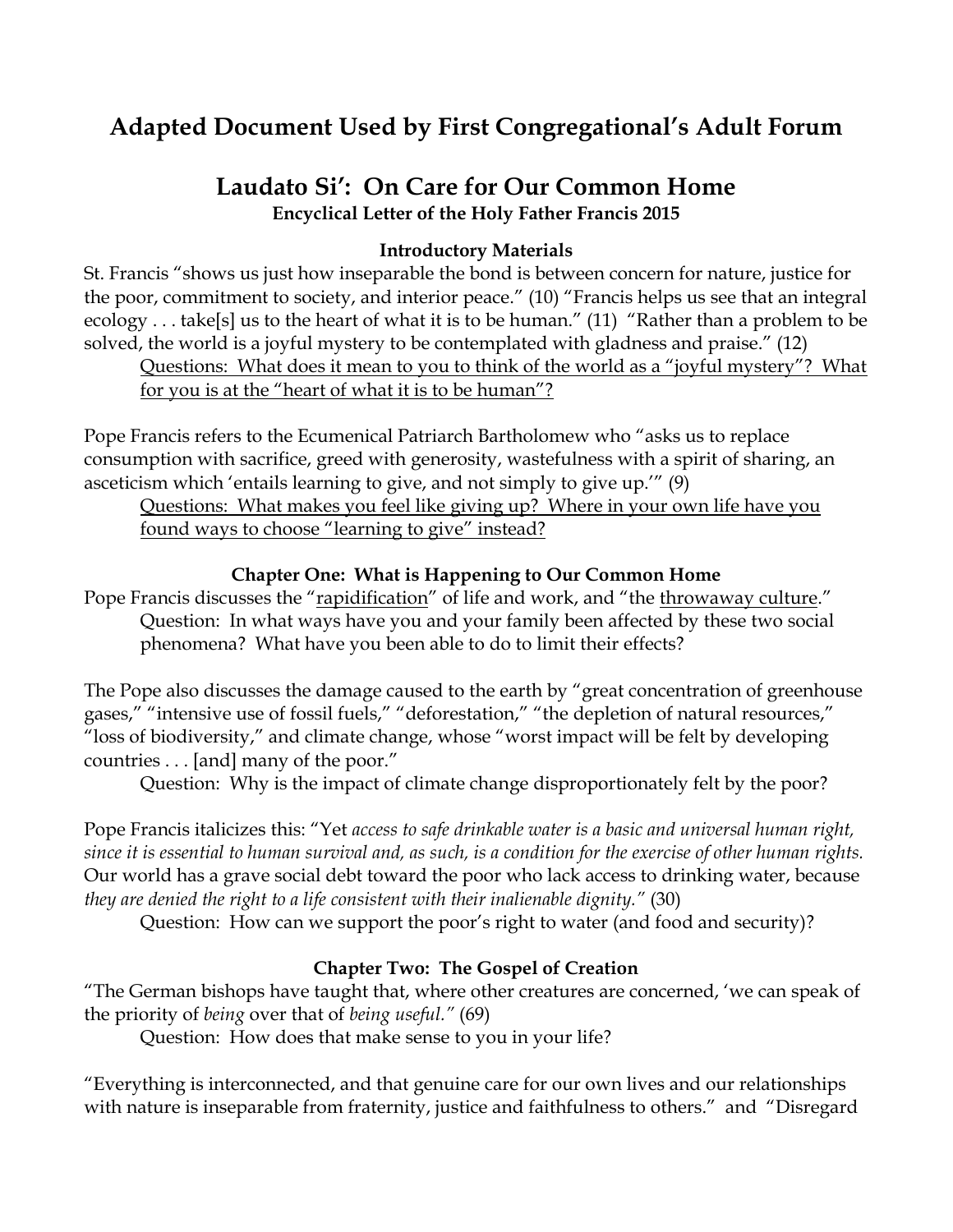for the duty to cultivate and maintain a proper relationship with my neighbor, for whose care and custody I am responsible, ruins my relationship with my own self, with others, with God and with the earth." (70)

Question: How have you understood this in your life and world?

#### **Chapter Three: The Human Roots of the Ecological Crisis**

Pope Francis believes that we must "focus on the dominant technocratic paradigm. . . . . [which] exalts the concept of a subject who, using logical and rational procedures, progressively approaches and gains control over an external object." (101 and 106) "Technological products are not neutral . . . . Decisions which may seem purely instrumental are in reality decisions about the kind of society we want to build." (107) Question: How do you know this, as a "subject" and as an "object"?

"There can be no renewal of our relationship with nature without a renewal of humanity itself. There can be no ecology with an adequate anthropology.  $\ldots$  Human beings cannot be expected to feel responsibility for the world unless, at the same time, their unique capacities of knowledge, will, freedom and responsibility are recognized and valued." (118) Question: What needs renewing in your life and community?

#### **Chapter Four: Integral Ecology**

"Everything is closely interrelated, and today's problems call for a vision capable of taking into account every aspect of the global crisis." (117)

### **Chapter Five: Lines of Approach and Action**

"Interdependence obliges us to think of *one world with a common plan."* (164) Question: What will have to change to make this happen?

"The same mindset which stands in the way of making radical decisions to reverse the trend of global warming also stands in the way of achieving the goal of eliminating poverty." (175) Question: How would you describe that mindset?

"Thus we forget that 'time is greater than space,'  $130$  that we are always more effective when we generate processes rather than holding on to positions of power." (178) Question: Can you recognize this in your life and community?

"Let us keep in mind the principle of subsidiarity, which grants freedom to develop the capabilities present at every level of society, while also demanding a greater sense of responsibility for the common good from those who wield greater power." (196)

Question: How does this principle inform—or not inform—our decisions?

### **Chapter Six: Ecological Education and Spirituality**

Pope Francis speaks about "compulsive consumerism." Question: Do you see this in your neighbors? In yourself?